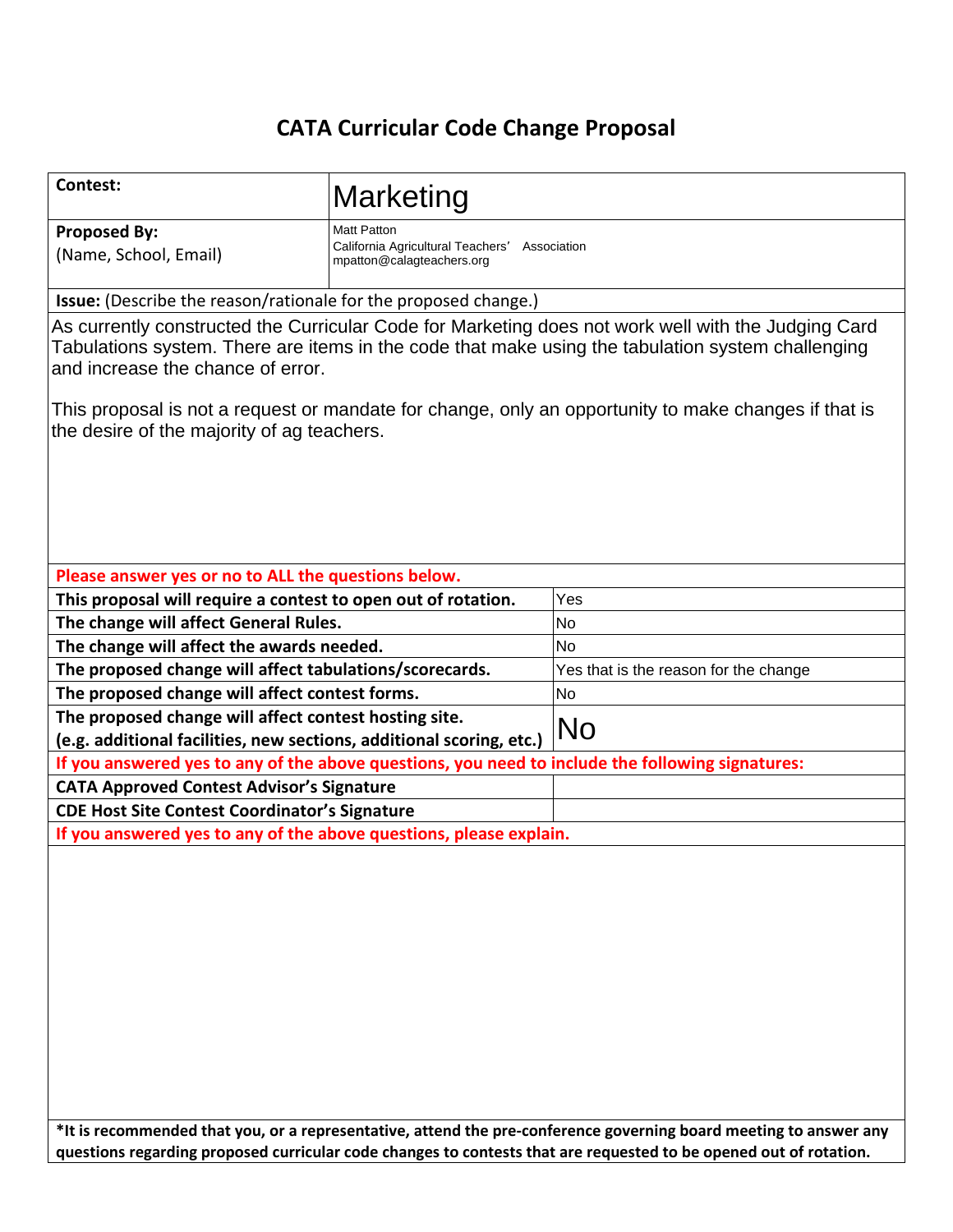**Description:** (Describe what is changing.)

The tie breaker (math questions) being imbedded in the test causes problems with the tabulations system.

**Proposed CATA Code Change:** (Only include the section that the proposed change pertains to – do not include the entire contest. Reference numbered section. If editing text show new text with old text in parenthesis. For large changes set track changes in the Word document and attach the file, with edits, to this document when submitting.)

See attached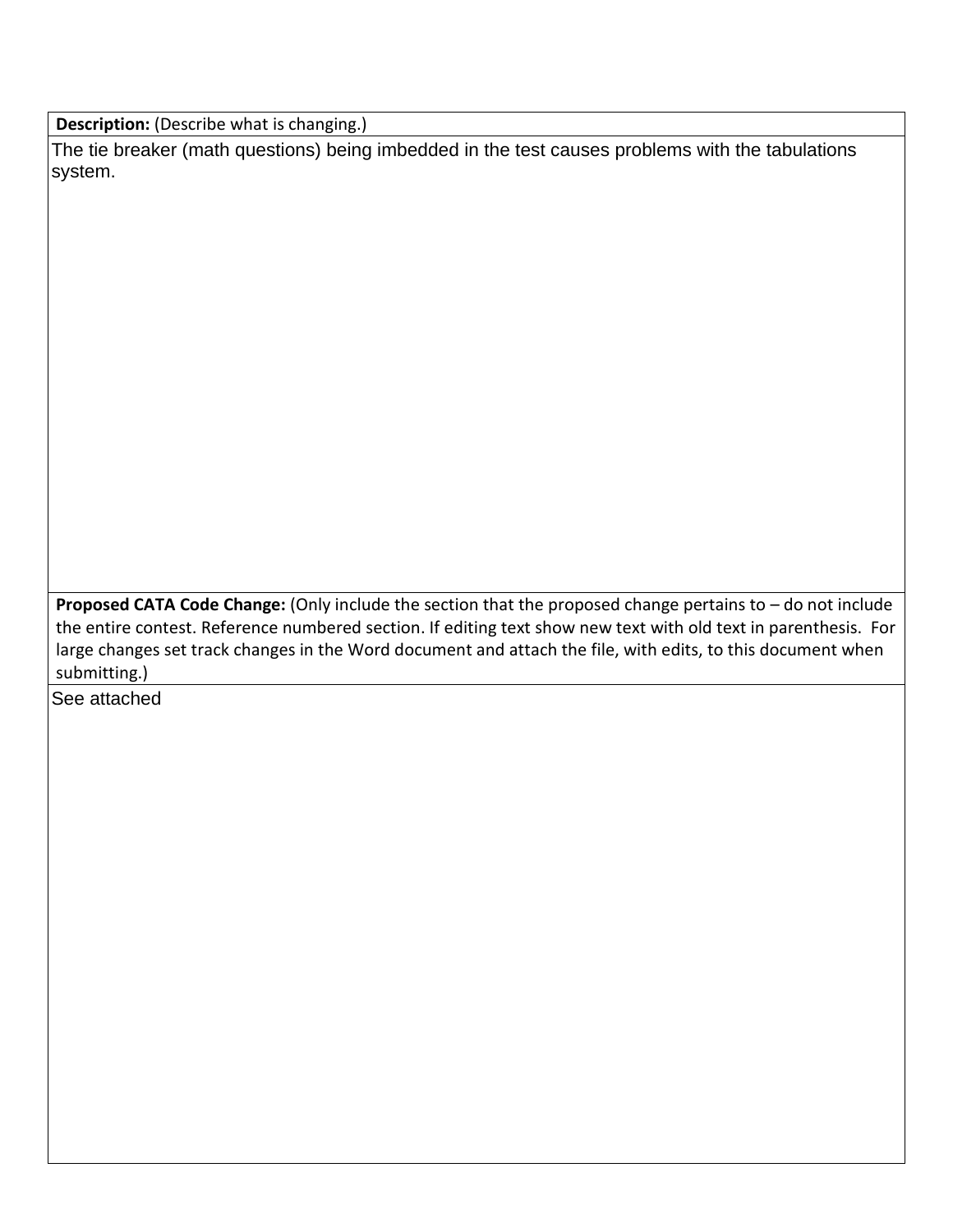## **Revised 6/2018**

The contest is sponsored by the Agricultural Council of California.

## **Purpose and Standards**

The Marketing event seeks to effectively prepare the students with the practices and operations of Agricultural Cooperatives. Workers seeking careers in cooperative marketing must not only develop a high degree of knowledge and skill they must also develop the ability to solve difficult problems. This event blends the testing of manipulative skills and knowledge required for careers in operations and marketing. California Career Technical Education Model Curriculum Standards addressed by this event include:

Foundation Standards: Mathematics Algebra, 10,12,15, Social Science 12.2, 12.2.2, 12.2.3, 12.2.5, 12.2.6, Reading 2.1, Responsibility and Flexibility 7.0 (7.1- 7.6), Ethics and Legal Responsibilities 8.0 (8.1- 8.4), Leadership and Teamwork 9.0 (9.1-9.6).

Agricultural Business Pathway Standards: A1.1, A1.2, A1.3, A1.4, A2.2, A2.3, A4.1, A6.1, A6.2, A7.1, A7.2

## **Contestants**

- Teams shall consist of three to five members. The scores of the three highest team members shall be used for the team score. All team members are eligible for individual awards.
- To be eligible for the State Contest, a chapter must have participated in a Sectional Marketing Contest during the current school year. All teams participating at the sectional contest are eligible to compete at the state contest. Each Sectional contest host school will submit a list of chapters and individuals participating at the sectional contest to state staff.
- Partial teams will be allowed to compete

### **Classes**

| <b>Class</b>        | Individual Points Team Points |     |
|---------------------|-------------------------------|-----|
| <b>Written Test</b> | 100                           | 300 |

### **Tie Breaker**

- 1. Tie scores for individuals and teams will be resolved using the math problems.
- 2. If a tie still exists the true/false questions will be used.
- 3. Finally, if a tie still exists the multiple choice questions will be used.

### **Rules**

- I. The contest consists of two test written examination with a combined score of a 100 points, based on the booklet *Exploring Farmer Cooperatives* provided by the Agricultural Council of California, *Co-Ops 101 An Introduction to Cooperatives* (Cooperative Information Report 55), and *Cooperatives in Agribusiness* (Cooperative Information Report 5).
	- A. No other source of information is considered valid for responses to the contest test questions with the exception of problems requiring mathematical solutions. Such questions are based on principles described in the official texts and on generally accepted mathematical techniques.